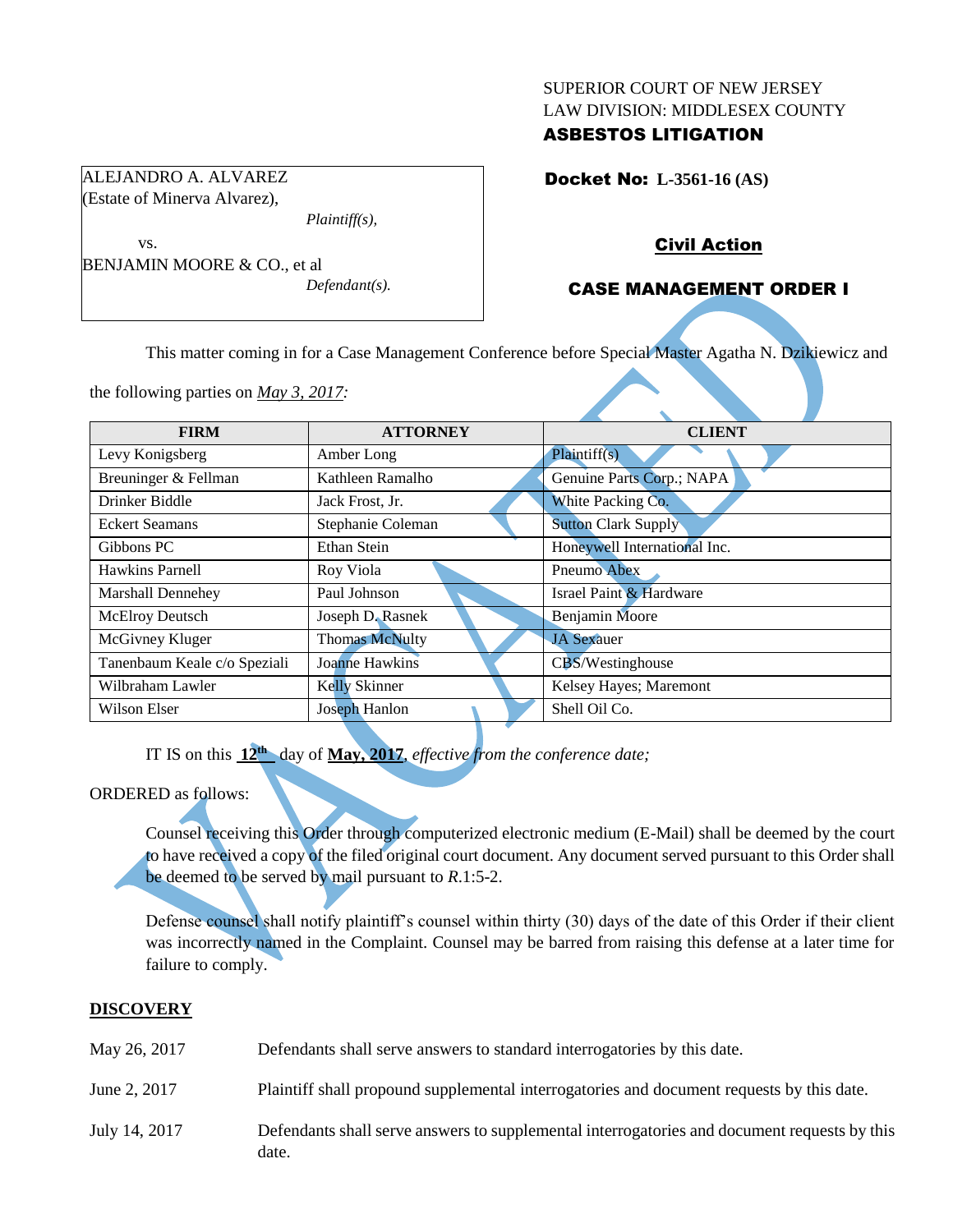| June 2, 2017     | Defendants shall propound supplemental interrogatories and document requests by this date.                                                                                                                  |
|------------------|-------------------------------------------------------------------------------------------------------------------------------------------------------------------------------------------------------------|
| July 14, 2017    | Plaintiff shall serve answers to supplemental interrogatories and document requests by this<br>date.                                                                                                        |
| October 31, 2017 | Fact discovery, including depositions, shall be completed by this date. Plaintiff's counsel shall<br>contact the Special Master within one week of this deadline if all fact discovery is not<br>completed. |
| October 31, 2017 | Depositions of corporate representatives shall be completed by this date.                                                                                                                                   |

## **EARLY SETTLEMENT**

November 3, 2017 Settlement demands shall be served on all counsel and the Special Master by this date.

### **SUMMARY JUDGMENT MOTION PRACTICE**

- November 3, 2017 Plaintiff's counsel shall advise, in writing, of intent not to oppose motions by this date.
- November 17, 2017 Summary judgment motions shall be filed no later than this date.
- December 15, 2017 Last return date for summary judgment motions.

### **MEDICAL DEFENSE**

- October 31, 2017 Plaintiff shall serve medical expert reports by this date.
- October 31, 2017 Upon request by defense counsel, plaintiff is to arrange for the transfer of pathology specimens and x-rays, if any, by this date.
- March 30, 2018 Defendants shall identify its medical experts and serve medical reports, if any, by this date. In addition, defendants shall notify plaintiff's counsel (as well as all counsel of record) of a joinder in an expert medical defense by this date.

# **LIABILITY EXPERT REPORTS**

January 19, 2018 Plaintiff shall identify its liability experts and serve liability expert reports or a certified expert statement by this date or waive any opportunity to rely on liability expert testimony.

March 30, 2018 Defendants shall identify its liability experts and serve liability expert reports, if any, by this date or waive any opportunity to rely on liability expert testimony.

### **ECONOMIST EXPERT REPORTS**

January 19, 2018 Plaintiff shall identify its expert economists and serve expert economist report(s), if any, by this date or waive any opportunity to rely on economic expert testimony.

## March 30, 2018 Defendants shall identify its expert economists and serve expert economist report(s), if any, by this date or waive any opportunity to rely on economic expert testimony.

 $\_$  ,  $\_$  ,  $\_$  ,  $\_$  ,  $\_$  ,  $\_$  ,  $\_$  ,  $\_$  ,  $\_$  ,  $\_$  ,  $\_$  ,  $\_$  ,  $\_$  ,  $\_$  ,  $\_$  ,  $\_$  ,  $\_$  ,  $\_$  ,  $\_$  ,  $\_$  ,  $\_$  ,  $\_$  ,  $\_$  ,  $\_$  ,  $\_$  ,  $\_$  ,  $\_$  ,  $\_$  ,  $\_$  ,  $\_$  ,  $\_$  ,  $\_$  ,  $\_$  ,  $\_$  ,  $\_$  ,  $\_$  ,  $\_$  ,